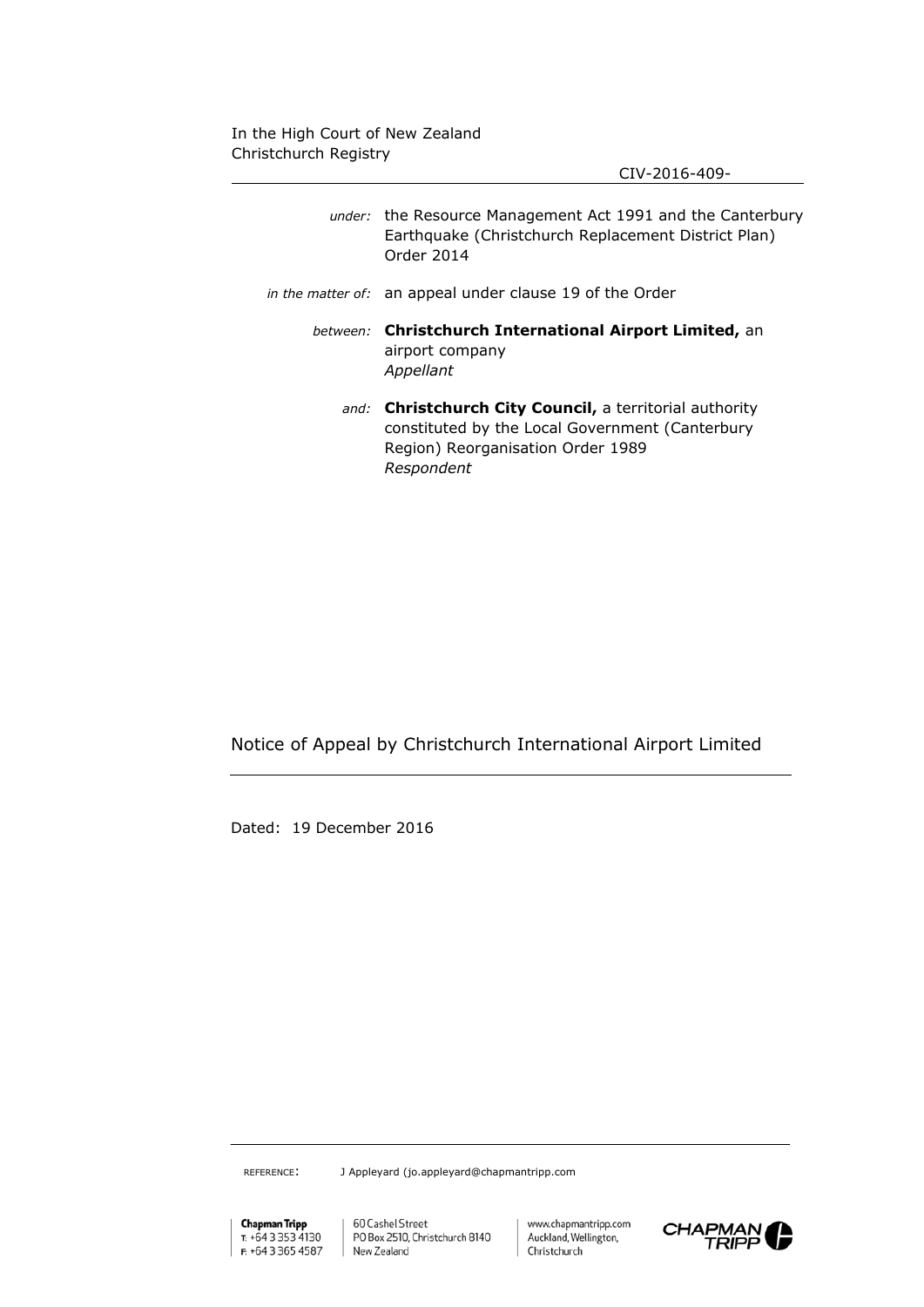# **NOTICE OF APPEAL BY CHRISTCHURCH INTERNATIONAL AIRPORT LIMITED**

- To: The Registrar of the High Court at Christchurch
- And to: The Christchurch City Council
- And to: The University of Canterbury

This document notifies you that:

1 At the first available sitting after the expiration of 10 working days from the service of this notice, or as soon as Counsel may be heard, Counsel for the appellant will move the High Court at Christchurch on appeal from parts of decision 57 made by the Christchurch Replacement District Plan Independent Hearings Panel and publicly notified on 21 November 2017 (Decision 57) on the grounds that the Independent Hearings Panel made errors of law and upon the further grounds set out below.

## **The parts of the decision appealed**

- 2 This appeal relates to parts of decision 57 set out in paragraphs 37 – 77, that deal with submissions by Christchurch International Airport Limited (CIAL), and the University of Canterbury (the University) relating to the activities that can occur within the Special Purpose Tertiary Education Zone (SPTEZ).
- 3 The Appeal does not seek to amend the rules for the SPTEZ but seeks the amendment of Strategic Direction Objective 3.3.12 (or similar relief to add a new Objective or Policy) to justify the rules of the SPETZ as being an exception to the general part of Strategic Direction Objective 3.3.12.

## **Errors in questions of law**

- 4 The appellant alleges that in decision 57 the Panel made errors in law by;
	- (a) Incorrectly interpreting the provisions of the Canterbury Regional Policy Statement (CRPS) and in particular CRPS Policy 6.3.5 (4) by deciding the Policy did not apply to the University.
	- (b) Also incorrectly interpreting the Replacement District Plan's Strategic Directions Objective 3.3.12, which is in similar terms to CRPS Policy 6.3.5(4).
	- (c) Failed to observe the statutory requirement in section 75(3) of the Resource Management Act (RMA) to give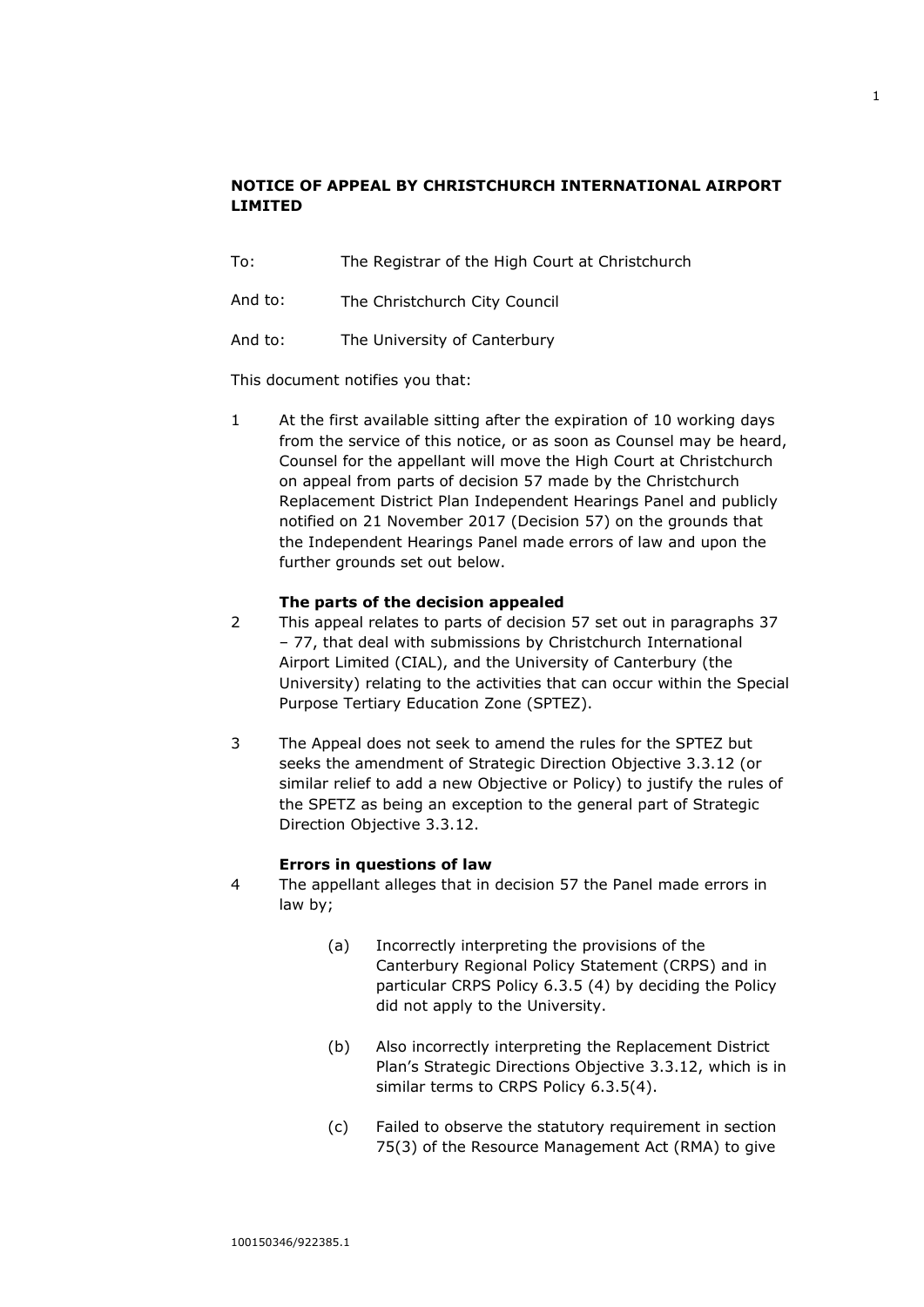effect to the CRPS and in particular the specific directive in CRPS Policy 6.3.5(4) to avoid noise sensitive activities within the 50 dBA Ldn airport noise contour unless grounds for an exception are made out.

(d) And having erroneously decided that Policy 6.3.5(4) did not apply to the University by not adopting the relief sought by the University and specifically by not providing for an Objective or Policy to justify the rules in the SPTEZ as an exception to Objective 3.3.12.

#### **Grounds of Appeal**

5 The grounds of appeal are:

Policy 6.3.5(4) of the CRPS provides:

*"Policy 6.3.5 – Integration of land use and infrastructure* 

*Recovery of Greater Christchurch is to be assisted by the integration of land use development with infrastructure by:* 

*"(4) Only providing for new development that does not affect the efficient operation, use, development, appropriate upgrading and safety of existing strategic infrastructure, including by avoiding noise sensitive activities within the 50dBA Ldn airport noise contour for Christchurch International Airport, unless the activity is within an existing residentially zoned urban area, residential greenfield area identified for Kaiapoi, or residential greenfield priority area identified in Map A (page 64); and"*

6 The phrase "Noise Sensitive Activities" used in Policy 6.3.5(4) is defined in the CRPS to mean:

> *"Residential activities other than those in conjunction with rural activities that comply with the rules in the relevant district plan as at 23 August 2008;*

*Education activities including pre-school places or premises, but not including flight training, trade training or other industry flight training or other industry related training facilities located within the Special Purpose (Airport) Zone in the Christchurch District Plan;*

*Traveller's accommodation except that which is designed, constructed and operated to a standard that mitigates the effects of noise on occupants;*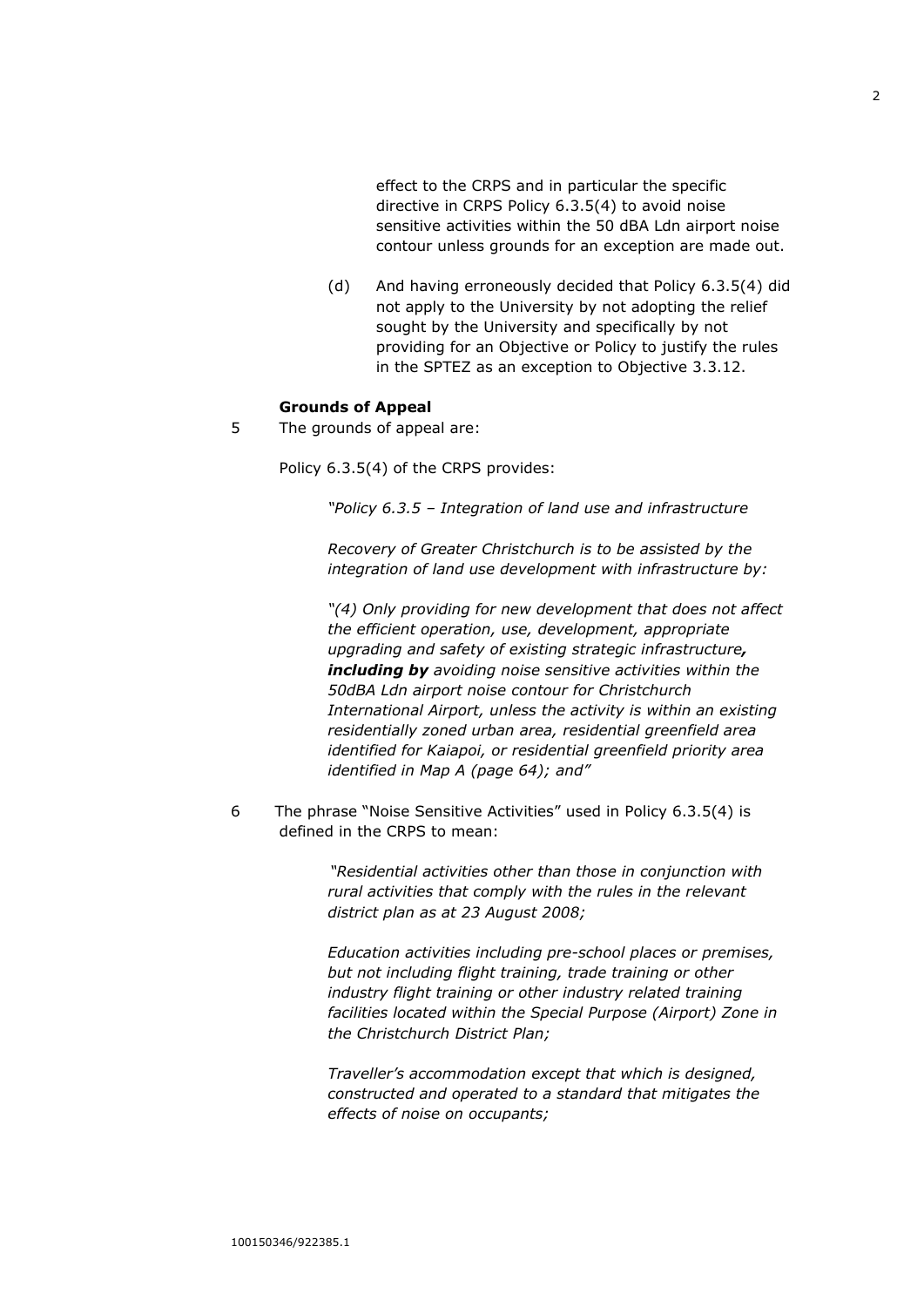*Hospitals, healthcare facilities and any elderly persons housing or complex."*

- 7 Activities which the University wishes to carry out include activities which:
	- (i) Are "noise sensitive activities" within the definition set out above;
	- (ii) Are with the 50 dBA Ldn airport noise controur;
	- (iii) Are "new developments".
	- (iv) Are therefore to be avoided unless they are provided for as an exception within the Replacement District Plan.
- 8 Section 75(3) of the RMA provides:

*…*

*"(3) A district plan must give effect to-*

- *(b) any regional policy statement."*
- 9 Strategic Directions Objective 3.3.12 of the Replacement District Plan provides:

*"b. Strategic infrastructure, including its role and function, is protected by avoiding adverse effects from incompatible activities, including reverse sensitivity effects, by, amongst other things:…*

*iii avoiding noise sensitive activities within the 50 dBA Ldn noise contour for Christchurch International Airport, except:"*

- 10 The University is not listed as an exception in Strategic Direction Objective 3.3.12(b)(iii)
- 11 In reaching decision 57 the Panel:
	- a. At paragraph 38 incorrectly described the relief sought by CIAL:
	- b. Incompletely described the relief sought by the University and in particular omitted to record that the University sought to be added as an exception to Strategic Objective Direction 3.3.12 as justification for the rules it sought in the SPTEZ.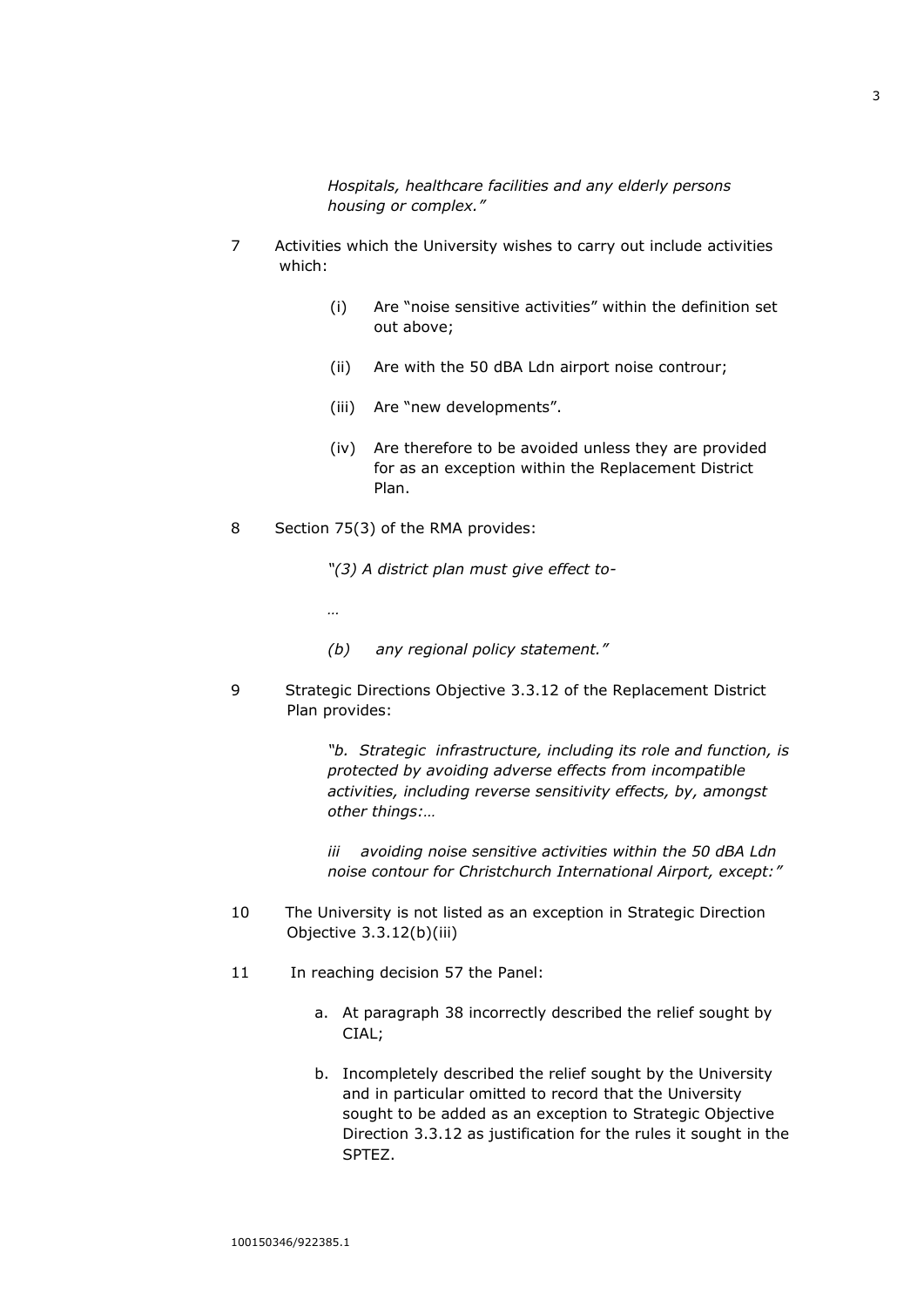- c. Incorrectly characterised the differences in interpretation between CIAL and the University at paragraph 5.1. In particular CIAL's argument primarily focused on the meaning of the phrase ",including by" in policy 6.3.5 (4) which argument is not referred to in the Decision.
- 12 In reaching decision 57 the Panel incorrectly interpreted policy 6.3.5 (4) of the CRPS by;
	- a. Placing a meaning on the words "new development" which they cannot bear leading to a finding in paragraph 71(b)(i) that the building of new noise sensitive activities to the University is not "new development" and therefore the first part of CRPS Policy 6.3.5(4) does not apply to the University.
	- b. Incorrectly concluding at paragraph 71 (b) (ii) that the phrase ",including by avoiding noise sensitive activities within the 50 dBA Ldn airport noise contour" does not apply to the University.
	- c. Failing to consider the meaning of the words, "including by" in CRPS policy 6.3.5(4)
	- d. Describing the phrase, ",including by" as a "subordinate phrase" to the general phrase which precedes it.
	- e. Failing to apply the principle of generalia specialibus nonderogant that it is not permissible to use general provisions to derogate from later specific ones.
	- f. Reading down the clear, directive and unambiguous words of Policy 6.3.5(4) that specifically deals with the Christchurch Airport by reference to the preceding general words.
	- 13 The Panel also adopted relief which was not sought by any party and in particular in rejecting the relief sought by CIAL it did not adopt the relief sought by the University that it be added on as an exception to the general part of Strategic Direction Objective 3.3.12.

#### **Relief Sought**

- 14 The appellant seeks that:
	- a. Its appeal is allowed;
	- b. That the matter be referred back to the Panel for the insertion of an Objective or a Policy, (or an amendment to